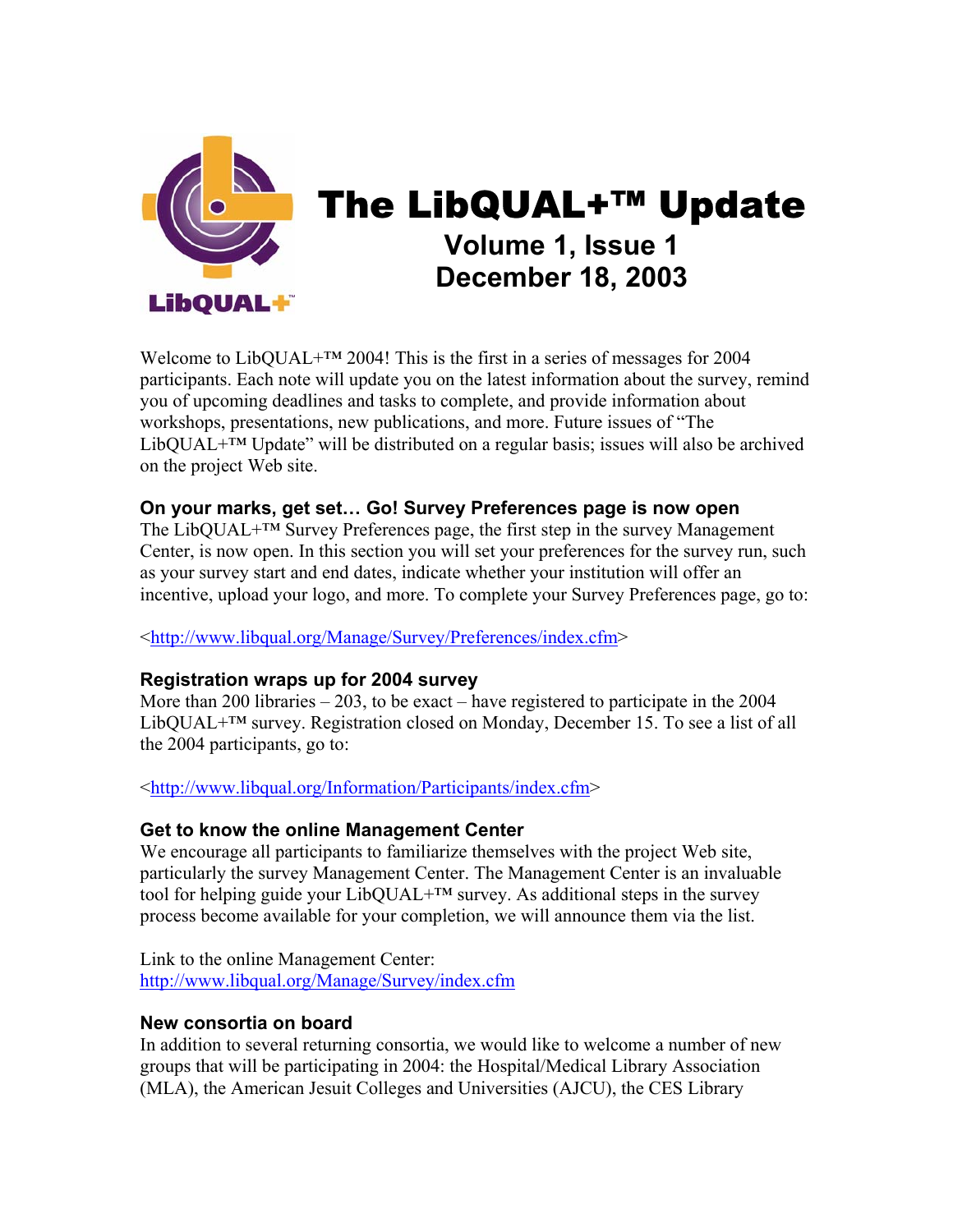Consortium (CES), the European Business Schools Librarians' Group (EBSLG), the State University Libraries of Florida, and the University of Wisconsin System.

#### **Spanning the globe… survey expands international reach**

In 2003, the survey was offered in French at two Canadian institutions – the first full translation of the survey instrument into another language. In 2004, the team will offer the survey in several new languages, including Swedish, Dutch, and "Continental" French (which is slightly different from French Canadian). The American Universities in Cairo, Egypt and Sharjah, United Arab Emirates are also participating in 2004, and will offer the survey in American English.

### **See you in San Diego: LibQUAL+™ 2004 participants' workshop at ALA Midwinter**

The LibQUAL+<sup>™</sup> team will host a two-day workshop for 2004 participants in San Diego on Sunday, January 11 and Monday, January 12, during the ALA Midwinter Conference. The workshop runs from 8:30 am – 4:00 pm each day. There is **no registration fee** for current participants, and libraries are encouraged to send more than one person to the event. If you have not already registered for this workshop, but plan to attend, please register as soon as possible at:

<<http://db.arl.org/lqala04/>>

#### **Who are the people in your (LibQUAL+™) neighborhood?**

Desperately seeking information about another survey participant? This spring we rolled out a new directory on the project Web site. You can use the directory to find contact information for other participating institutions and their survey liaisons.

Access the online directory at: <[http://www.libqual.org/Manage/Directory/index.cfm>](http://old.libqual.org/Manage/Directory/index.cfm)

#### **The Reader's Guide to LibQUAL+™ Literature**

This regular feature will direct your attention to new or notable articles about LibQUAL<sup>+™</sup>. You can find these articles, along with many more, on the LibQUAL<sup>+™</sup> Publications page at:

<[http://www.libqual.org/Publications/index.cfm>](http://old.libqual.org/Publications/index.cfm)

This issue, take a look at the following readings:

• "Cross-cultural implementation of LibQUAL+™: The French language experience." Martha Kyrillidou, Toni Olshen, Fred Heath, Claude Bonnelly, Jean-Pierre Cote, Paper presented at the 5th Northumbria International Conference, Durham, UK, July 29, 2003.

<[http://www.libqual.org/documents/admin/Northumbria%20final6.pdf>](http://old.libqual.org/documents/admin/Northumbria final6.pdf)